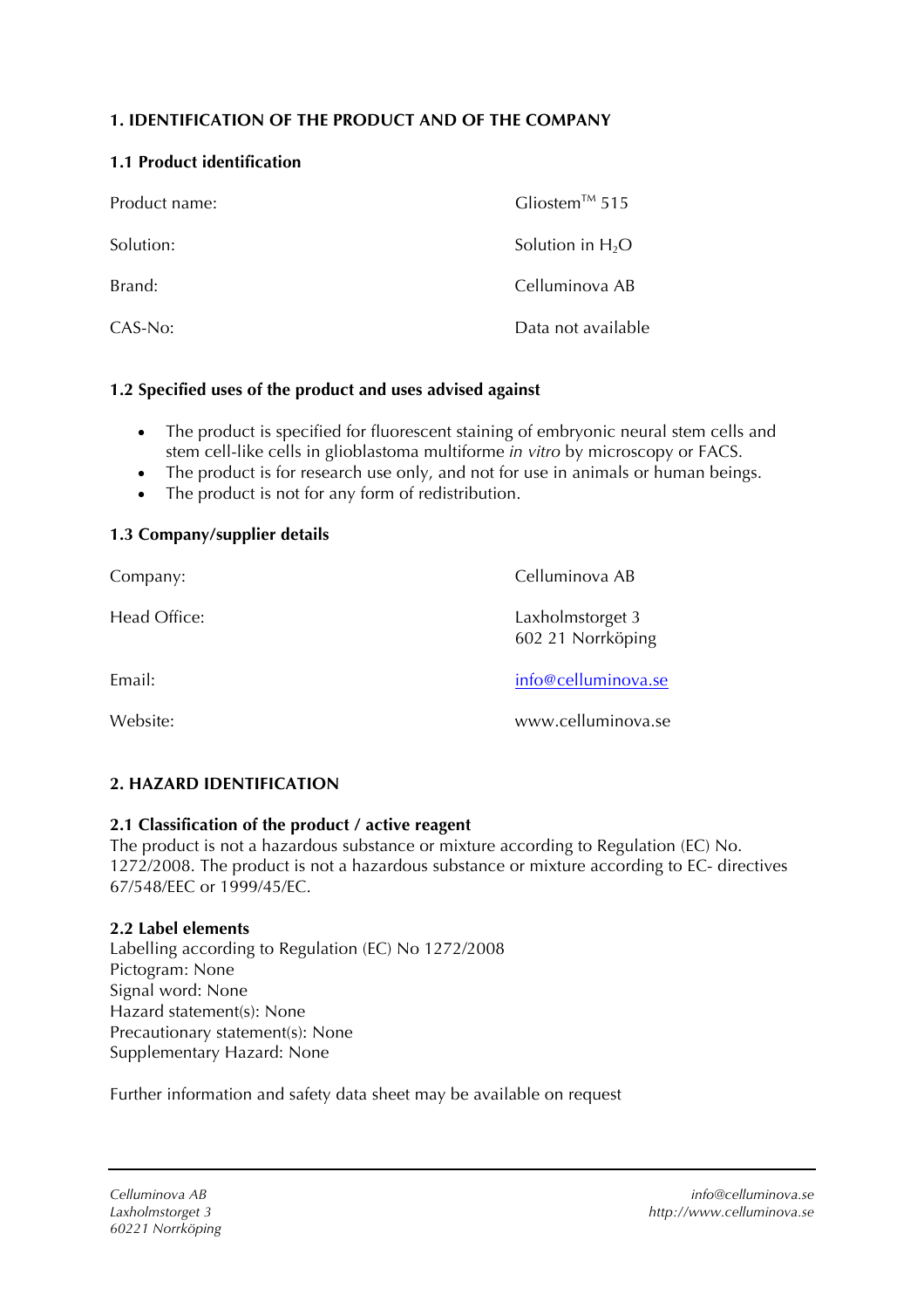According to European Directive 67/548/EEC as amended

Hazard symbol(s): None R-phrase (s): None S-phrase (s): None Further information and safety data sheet may be available on request

## **2.3 Other Hazards**

None

# **3. FIRE FIGHTING MEASURES**

The product is not flammable

# **4. ACCIDENTAL RELEASE MEASURES**

Always handle in accordance with good industrial hygiene and laboratory safety practices. Wash hands after use.

## **4.1 Personal precautions and protection**

In case of accidental release, follow local and/or international safety guidelines prescribed to the respective research institution or facility.

For eye and face protection, equipment used should be tested and approved under appropriate government standards such as NIOSH (US) or EN 166(EU).

Handle with gloves at all times. Gloves when unnecessary should be removed with the proper technique, without touching glove's outer surface, to avoid skin contact with this product. Gloves must be inspected prior to use and must have to satisfy the specifications of EU Directive 89/686/EEC and the standard EN 374 derived from it. Gloves should be disposed after use in accordance with applicable laws and good laboratory practices.

Protective equipment or body covering when necessary must be selected according to local and/or international safety guidelines prescribed to the respective research institution or facility, and according to the concentration and amount of the dangerous substance at the specific workplace.

Where respiratory protection is required or indicated by risk assessments, air-purifying or fullface respirators with multi-purpose combination (US) or type ABEK (EN 14387) respirator cartridges as a backup to engineering controls may be used. Respirators and components of respirators should be accredited or tested and approved under appropriate government standards such as NIOSH (US) or CEN (EU).

## **4.2 Environmental precautions**

Do no let the product enter drains. Dispose of product in accordance with laboratory safety practices and safety regulations.

# **4.3 Containment and clean up**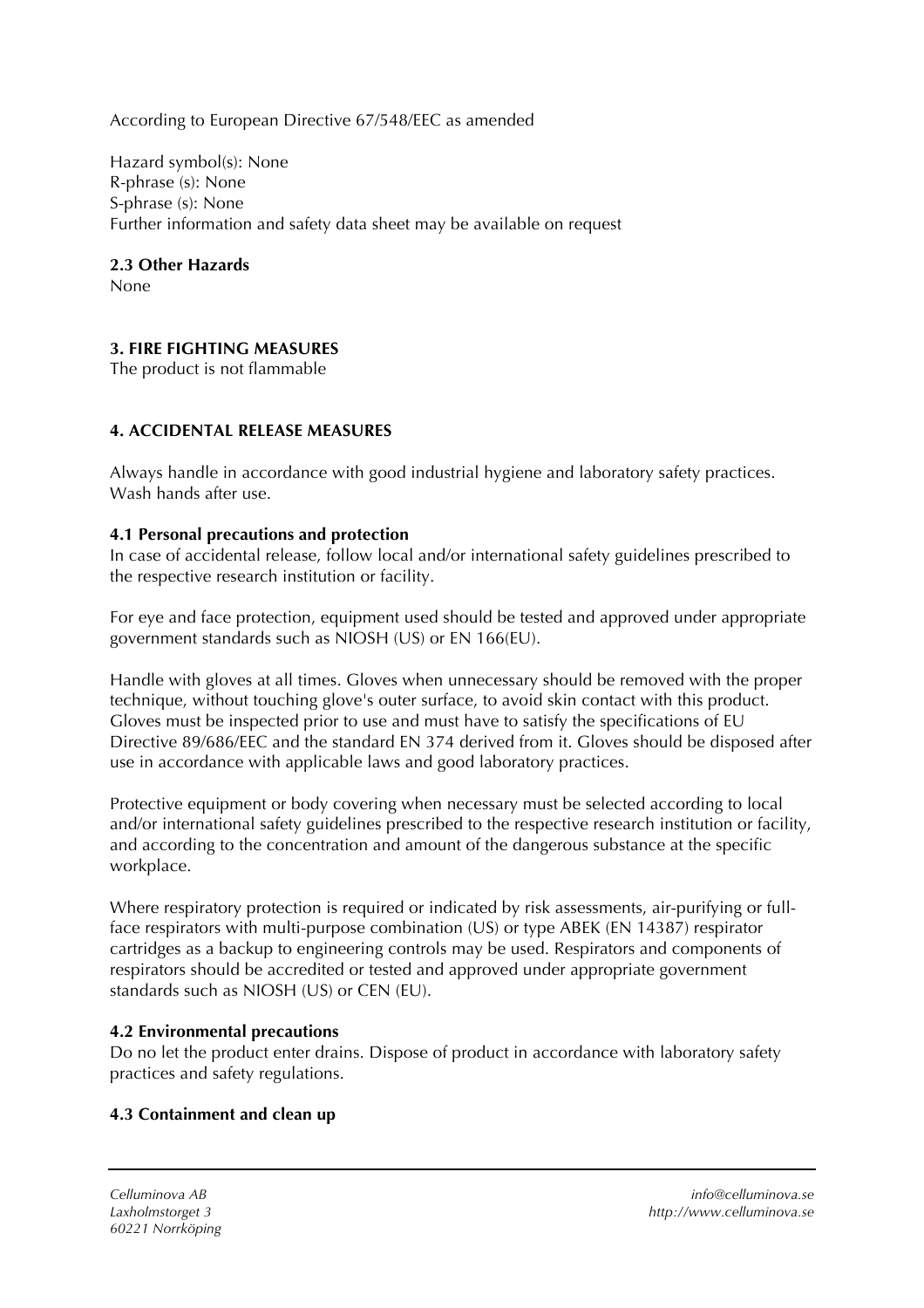Soak up any spills with an inert absorbent material and dispose of as hazardous waste. Use suitable sealed containers for disposal.

## **5. HANDLING AND STORAGE**

## **5.1 Precautions for safe handling**

Avoid direct contact with skin and eyes. Avoid ingestion and avoid inhalation of vapour or mist.

#### **5.2 Conditions for safe storage**

Store at 4 °C away from direct sunlight or contact with heat.

## **6. PHYSICAL AND CHEMICAL PROPERTIES**

#### **6.1 Information on basic physical and chemical properties**

| Appearance:                  | Liquid, orange               |
|------------------------------|------------------------------|
| Odour:                       | None                         |
| pH:                          | 7.0                          |
| Melting/freezing point:      | $<$ 0 $^{\circ}$ C           |
| Boiling point:               | $>100^{\circ}$ C             |
| Flash point:                 | No data available            |
| Evaporation rate:            | As water                     |
| Flammability (solid, gas):   | The product is not flammable |
| Vapour pressure:             | No data available            |
| Vapour density:              | No data available            |
| Relative density:            | No data available            |
| Water solubility:            | The product is water soluble |
| <b>Explosive properties:</b> | The product is not explosive |
| Oxidizing properties:        | No data available            |
|                              |                              |

## **7. STABILITY**

## **7.1 Chemical stability**

Stable under recommended storage conditions, pH above 6 as well as boiling up to 100 °C.

## **7.2 Possibility of hazardous reactions**

No data available

## **7.3 Conditions to avoid**

Low pH

#### **7.4 Incompatible materials**  Possible competitive inhibition by formaldehyde and paraformaldehyde

## **7.5 Hazardous decomposition products**

No data available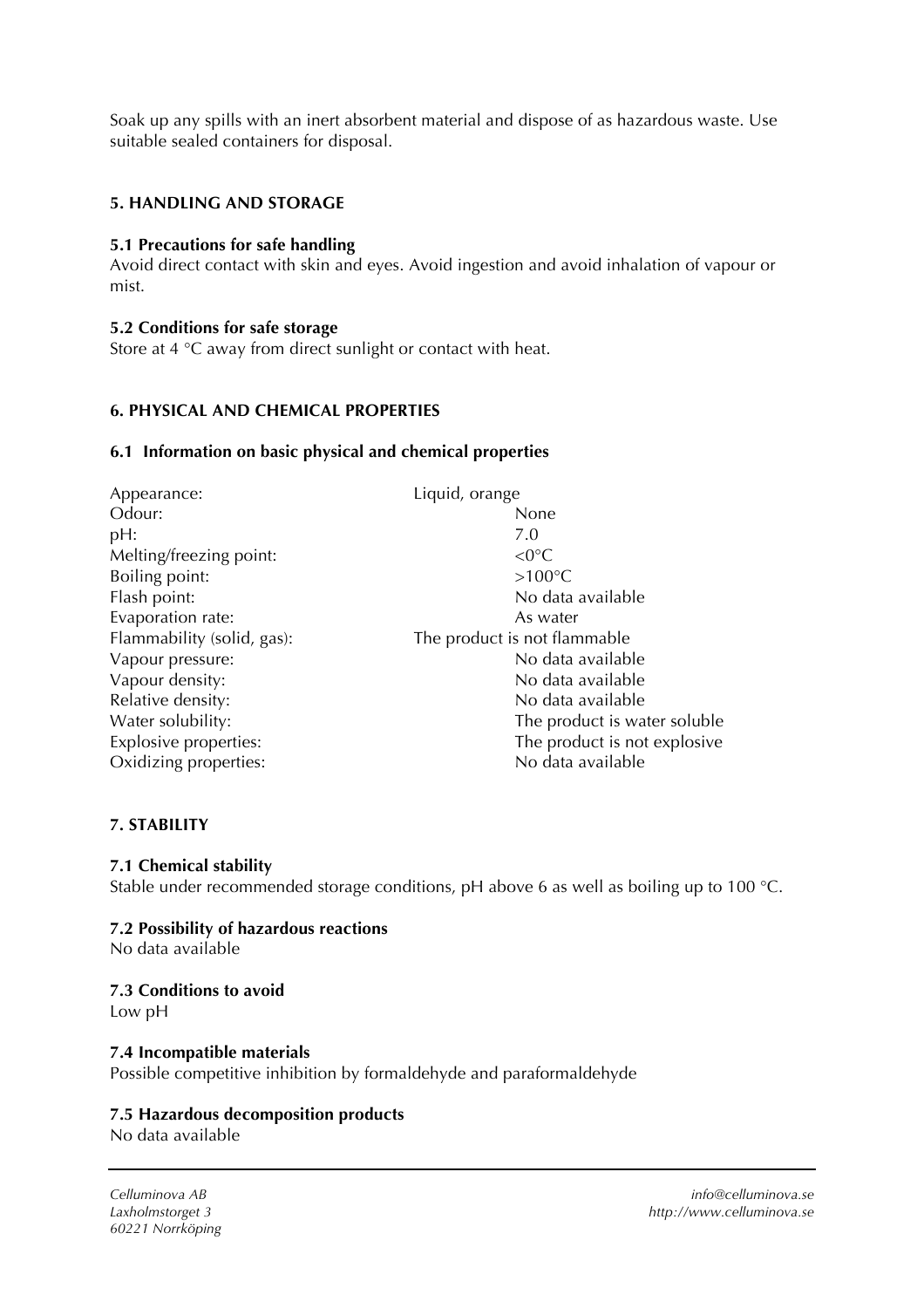# **8. TOXICOLOGICAL INFORMATION**

No known acute toxicity. No known skin/eye/respiratory sensitization/damage effects/corrosiveness/irritability. No known germ cell mutagenicity. No known aspiration hazard.

No known carcinogenicity. No component of this product present at levels greater than or equal to 0.1% is identified as probable, possible or confirmed human carcinogen by IARC.

No known reproductive toxicity. No known specific target organ toxicity form single or repeated exposure.

## **9. ECOLOGICAL INFORMATION**

**9.1 Toxicity**  No data available

**9.2 Persistence and degradability** 

No data available

**9.3 Bioaccumulative potential**  No data available

## **9.4 Mobility in soil**  No data available **9.5 Results of PBT and vPvB assessment**

PBT/vPvB assessment not available as chemical safety assessment not required/not conducted

**9.6 Other effects**  No data available

# **10. DISPOSAL CONSIDERATIONS**

# **10.1 Waste treatment methods**

Dispose as hazardous waste.

# **10.2 Broken or Contaminated packaging**

Contact supplier and dispose as unused product

# **11. TRANSPORT INFORMATION**

#### **11.1 UN number**  ADR/RID: - IMDG: -